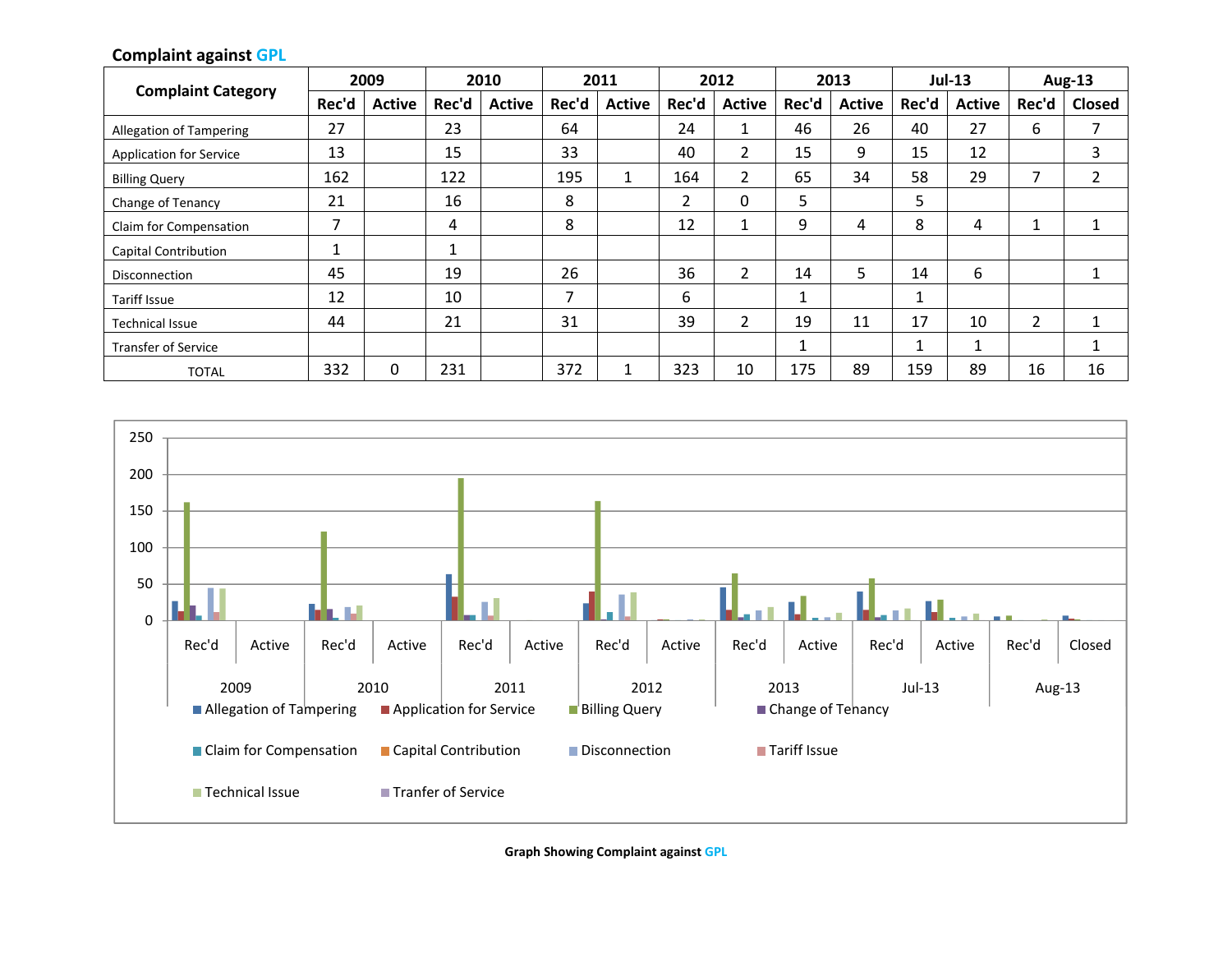## **Complaint against GWI**

| <b>Complaint Category</b>      |       | 2009          | 2010  |               | 2011  |               | 2012  |               | 2013  |               | <b>Jul-13</b> |               | <b>Aug-13</b> |               |
|--------------------------------|-------|---------------|-------|---------------|-------|---------------|-------|---------------|-------|---------------|---------------|---------------|---------------|---------------|
|                                | Rec'd | <b>Active</b> | Rec'd | <b>Active</b> | Rec'd | <b>Active</b> | Rec'd | <b>Active</b> | Rec'd | <b>Active</b> | Rec'd         | <b>Active</b> | Rec'd         | <b>Closed</b> |
| <b>Application for Service</b> | 3     |               |       |               |       |               | 7     |               | 6     | 3             | 6             | 3             |               |               |
| <b>Billing Query</b>           | 130   |               | 48    |               | 48    |               | 43    |               | 22    | 12            | 19            | 10            | 3             |               |
| Change of Tenancy              |       |               |       |               |       |               |       |               |       |               |               |               |               |               |
| Compensation                   |       |               |       |               |       |               | 2     |               |       |               |               |               |               |               |
| <b>Disconnection</b>           | 16    |               | 13    |               | 16    |               | 19    |               |       | 3             | 6             | 3             |               |               |
| Tariff Issue                   | 10    |               | C     |               |       |               | Ŧ     |               |       |               |               |               |               |               |
| <b>Technical Issue</b>         | 25    |               | 26    |               | 11    |               | 13    |               | 6     | ົ             | 6             | 2             |               |               |
| Tampering                      |       |               |       |               |       |               |       |               |       |               |               |               |               |               |
| Misc                           | 8     |               | 3     |               |       |               |       |               |       |               |               |               |               |               |
| <b>TOTAL</b>                   | 192   |               | 95    |               | 84    |               | 86    |               | 41    | 20            | 37            | 18            | 4             | ำ             |



**Graph Showing Complaint against GWI**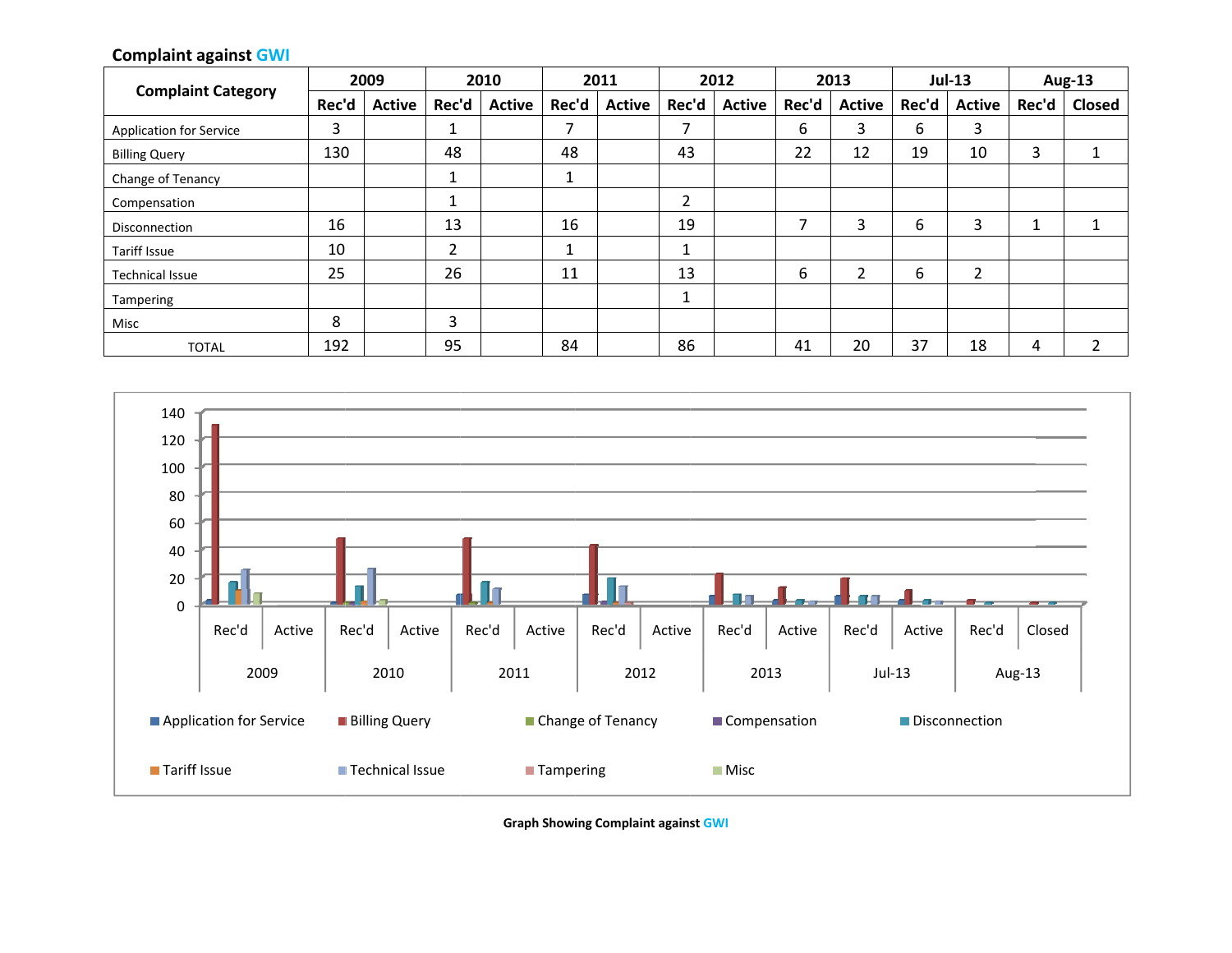# **Complaint against GTT**

| <b>Complaint Category</b>      |       | 2009          | 2010  |               | 2011   |               | 2012  |               | 2013  |               | <b>Jul-13</b> |               | <b>Aug-13</b> |               |
|--------------------------------|-------|---------------|-------|---------------|--------|---------------|-------|---------------|-------|---------------|---------------|---------------|---------------|---------------|
|                                | Rec'd | <b>Active</b> | Rec'd | <b>Active</b> | Rec'd  | <b>Active</b> | Rec'd | <b>Active</b> | Rec'd | <b>Active</b> | Rec'd         | <b>Active</b> | Rec'd         | <b>Closed</b> |
| <b>Application for Service</b> | 15    |               | 9     |               | 6      |               | 8     |               |       |               | ∍<br>∠        |               |               |               |
| <b>Billing Query</b>           | 9     |               | 4     |               | ¬<br>∠ |               | 10    |               | 11    | 3             | 10            | ∠             |               |               |
| Disconnection                  | 3     |               | ┸     |               | h<br>∠ |               |       |               |       |               |               |               |               |               |
| <b>Tariff Issue</b>            |       |               |       |               |        |               |       |               |       |               |               |               |               |               |
| <b>Technical Issue</b>         | 35    |               | 28    |               | 33     |               | 87    |               | 64    | 18            | 55            | 15            | 9             | 6             |
| <b>Transfer of Service</b>     | 4     |               |       |               | 3      |               | ⇁     |               | ∍     |               | 3             |               |               |               |
| Compensation                   |       |               |       |               |        |               |       |               |       |               |               |               |               |               |
| Misc                           | 8     |               | 4     |               |        |               |       |               |       |               |               |               |               |               |
| <b>TOTAL</b>                   | 74    |               | 47    |               | 47     |               | 112   |               | 80    | 23            | 70            | 19            | 10            | 6             |



**Graph Showing Complaint against GT&T**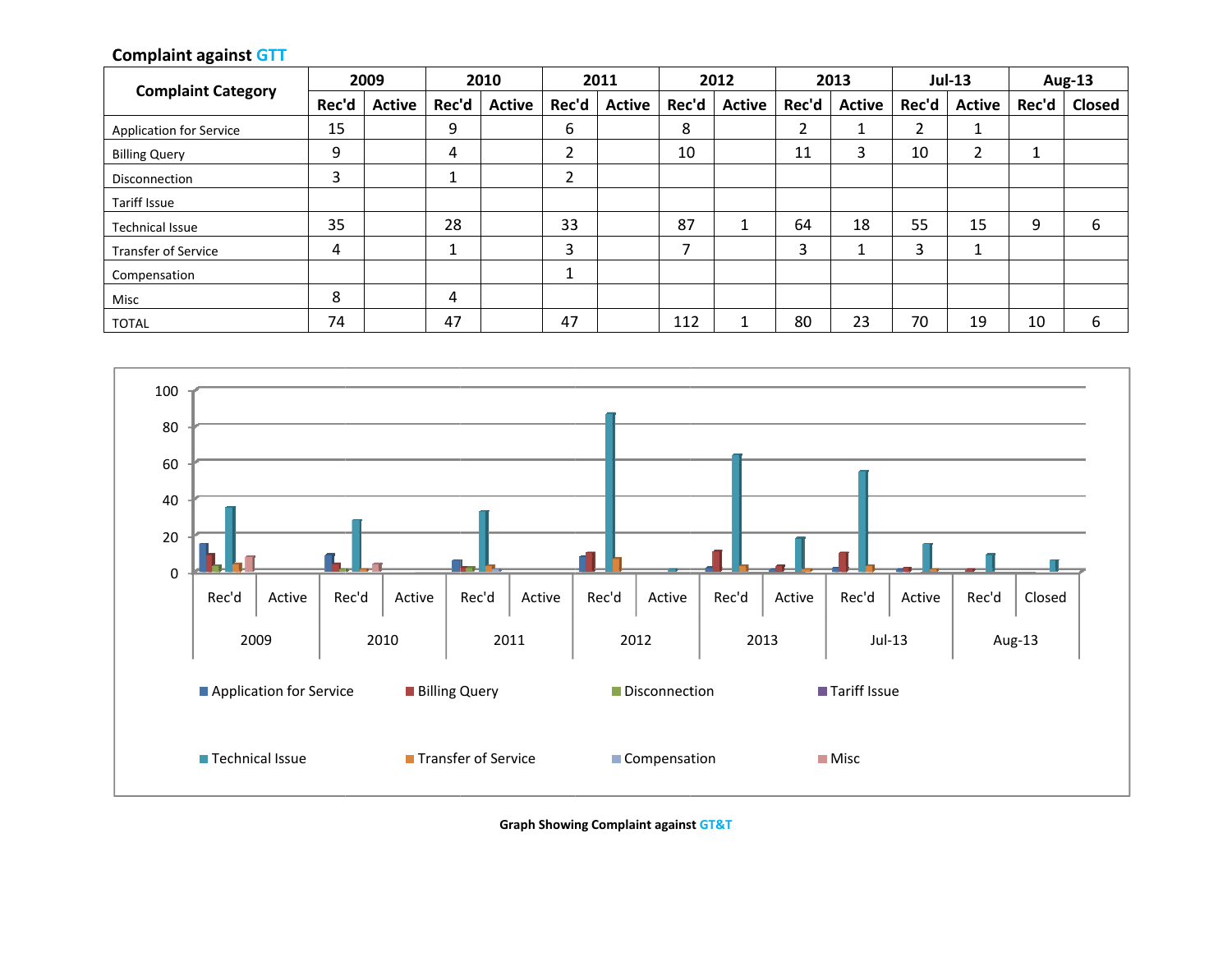### **Complaint against Digicel**

| <b>Complaint Category</b> | 2009  |        | 2010  |               | 2011  |               | 2012  |        | 2013 |                | <b>Jul-13</b> |               | Aug-13 |               |
|---------------------------|-------|--------|-------|---------------|-------|---------------|-------|--------|------|----------------|---------------|---------------|--------|---------------|
|                           | Rec'd | Active | Rec'd | <b>Active</b> | Rec'd | <b>Active</b> | Rec'd | Active |      | Rec'd   Active | Rec'd         | <b>Active</b> | Rec'd  | <b>Closed</b> |
| <b>Billing Query</b>      |       |        |       |               |       |               |       |        |      |                |               |               |        |               |
| <b>Technical Issue</b>    |       |        |       |               |       |               |       |        |      |                |               |               |        |               |
| Misc                      |       |        |       |               |       |               |       |        |      |                |               |               |        |               |
| <b>TOTAL</b>              |       |        |       |               |       |               |       |        |      |                |               |               |        |               |



**Graph Showing Complaint against DIGICEL**